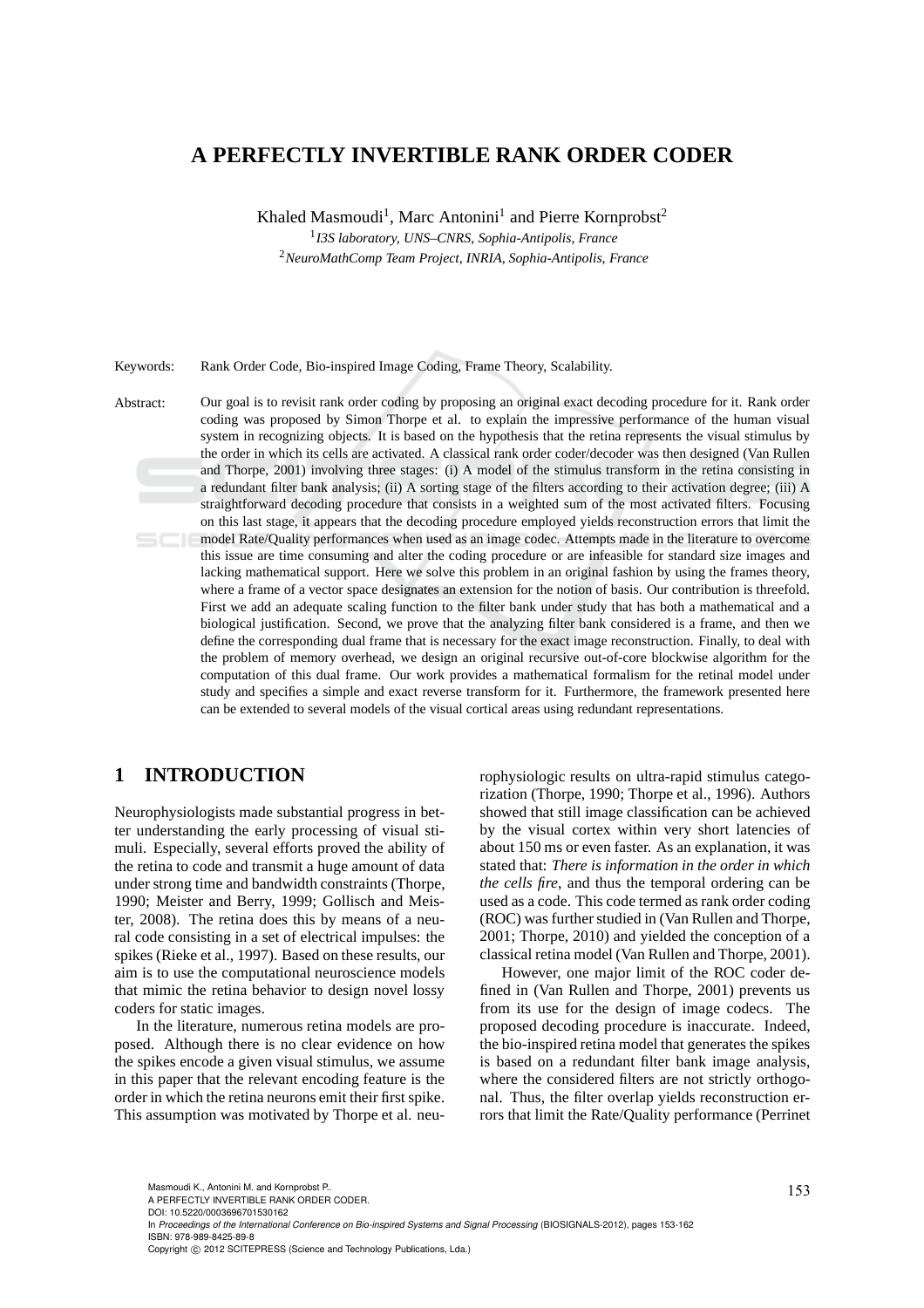et al., 2004; Bhattacharya and Furber, 2010; Masmoudi et al., 2010). In this work we tackle explicitly this issue. Attempts made in the literature to correct this overlap are time consuming and alter the coding procedure (Perrinet et al., 2004; Bhattacharya and Furber, 2010) or are infeasible for standard size images and lacking mathematical support (Bhattacharya and Furber, 2007; Bhattacharya and Furber, 2010). In this paper, we give an original solution relying on the so-called frames theory (Duffin and Schaeffer, 1952; Kovacevic and Chebira, 2008). The mathematical concept of frames extends the notion of basis to sets of filters which are linearly dependent. Their use for redundant signal analysis and reconstruction has already been experienced with success (Burt and Adelson, 1983; Rakshit and Anderson, 1995; Do and Vetterli, 2003). Our method requires the computation of a reverse operator once for all and keeps the bio-inspired coding scheme unchanged. We moreover verify that the reconstructed image that we get is equal to the original stimulus.

The present work brings three main contributions: (i) We add to the original retinal filter bank an adequate scaling function, and (ii) we provide an original mathematical demonstration that the filter bank thus defined is a frame. Then we propose an algorithm for errorless reconstruction through the construction of a so-called "dual frame"; (iii) We solve the technical issue of memory overhead that prevented the use of frames for high dimension spaces, with a novel outof-core algorithm that computes the dual frame.

This paper is organized as follows: In Section 2, we present the bio-inspired retina model under study. Then in Section 3 we introduce a matrix-based formalism for the retinal transform and use it to define an exact decoding scheme through the construction of a dual frame. Finally in Section 4 and Section 5, we summarize and discuss the results and show the gain that we obtain in terms of Rate/Quality tradeoff.

### **2 THE RANK ORDER CODER**

This Section summarizes the three stages of the ROC coder/decoder defined in (Van Rullen and Thorpe, 2001). First we present in Section 2.1 the image transform as performed by a bio-inspired retina model. Then we give the specification of the subsequent neurons rank ordering in section 2.2. Finally we describe the decoding procedure and show its inaccuracy in Section 2.3.

## **2.1 The Image Transform in the Bio-inspired Retina Model**

Neurophysiologic experiments have shown that, as for classical image coders, the retina encodes the stimulus representation in a transform domain. The retinal stimulus transform is performed in the cells of the outer layers. Quantitative studies such as (Field, 1994; Rodieck, 1965) have proven that the outer cells processing can be approximated by a linear filtering. In particular, neurophysiologic experiments conducted in (Field, 1994) yielded the largely adopted DoG filter which is a weighted difference of spatial Gaussians that is defined as follows:

$$
DoG(x, y) = w^{c}G_{\sigma^{c}}(x, y) - w^{s}G_{\sigma^{s}}(x, y), \qquad (1)
$$

where  $w^c$  and  $w^s$  are the respective positive weights of the center and surround components of the receptive fields,  $\sigma^c$  and  $\sigma^s$  are the standard deviations of the Gaussian kernels  $G_{\sigma^c}$  and  $G_{\sigma^s}$ , such that  $\sigma^c < \sigma^s$ . The DoG cells can be arranged in a dyadic grid Γ of *K* layers to sweep all the stimulus spectrum as shown in Figure 1(b) (Van Rullen and Thorpe, 2001; Perrinet et al., 2004; Masmoudi et al., 2010). As in the retina topology, the cells density and scale are inversely proportional. This keeps the model strongly inspired from the mammalians retina, though the authors in (Van Rullen and Thorpe, 2001) do not claim biological plausibility. Each layer  $0 \le k < K$  in the grid Γ, is tiled with filtering cells, denoted by *DoGk*, having a scale *k* and generating a transform subband  $B_k$  such that:

$$
DoG_k(x, y) = w^c G_{\sigma_k^c}(x, y) - w^s G_{\sigma_k^s}(x, y), \quad (2)
$$

where  $\sigma_{k+1}^c = \frac{1}{2} \sigma_k^c$  and  $\sigma_{k+1}^s = \frac{1}{2} \sigma_k^s$ . Each  $DoG_k$  filter has a size of  $(2M_k + 1)^2$ , with  $M_k = 3\sigma_k^s$ . Authors in (Van Rullen and Thorpe, 2001) chose the biologically plausible parameters established in (Field, 1994)  $w^c = w^s = 1$ ,  $\sigma_k^c = \frac{1}{3} \sigma_k^s$   $\forall k$ , and  $\sigma_{K-1}^c = 0.5$  pixel.

In order to measure the degree of activation  $c_{kij}$  of a given retina cell, such that  $(k, i, j) \in \Gamma$ , we compute the convolution of the original image  $f$  by the  $DoG_k$ filter. Yet each layer *k* in the dyadic grid  $\Gamma$  is undersampled with a pace of  $2^{K-k-1}$  pixels with an original offset of  $\lfloor 2^{K-k-2} \rfloor$  pixels, where  $\lfloor . \rfloor$  is the floor operator. Having this, we define the function  $u_k$ , such that the  $c_{kij}$  coefficients are computed at the locations  $(u_k(i), u_k(j))$  as follows:

$$
u_k(i) = \lfloor 2^{K-k-2} \rfloor + 2^{K-k-1}i, \forall k \in [0, K-1]. \quad (3)
$$

 $u_k$  can be seen as an undersampling function. We notice that  $u_{K-1}(i) = i$ , and that the other functions  $(u_k)_{k \in [0, K-2]}$  are undersampled versions of *u*<sub>*K*−1</sub>. We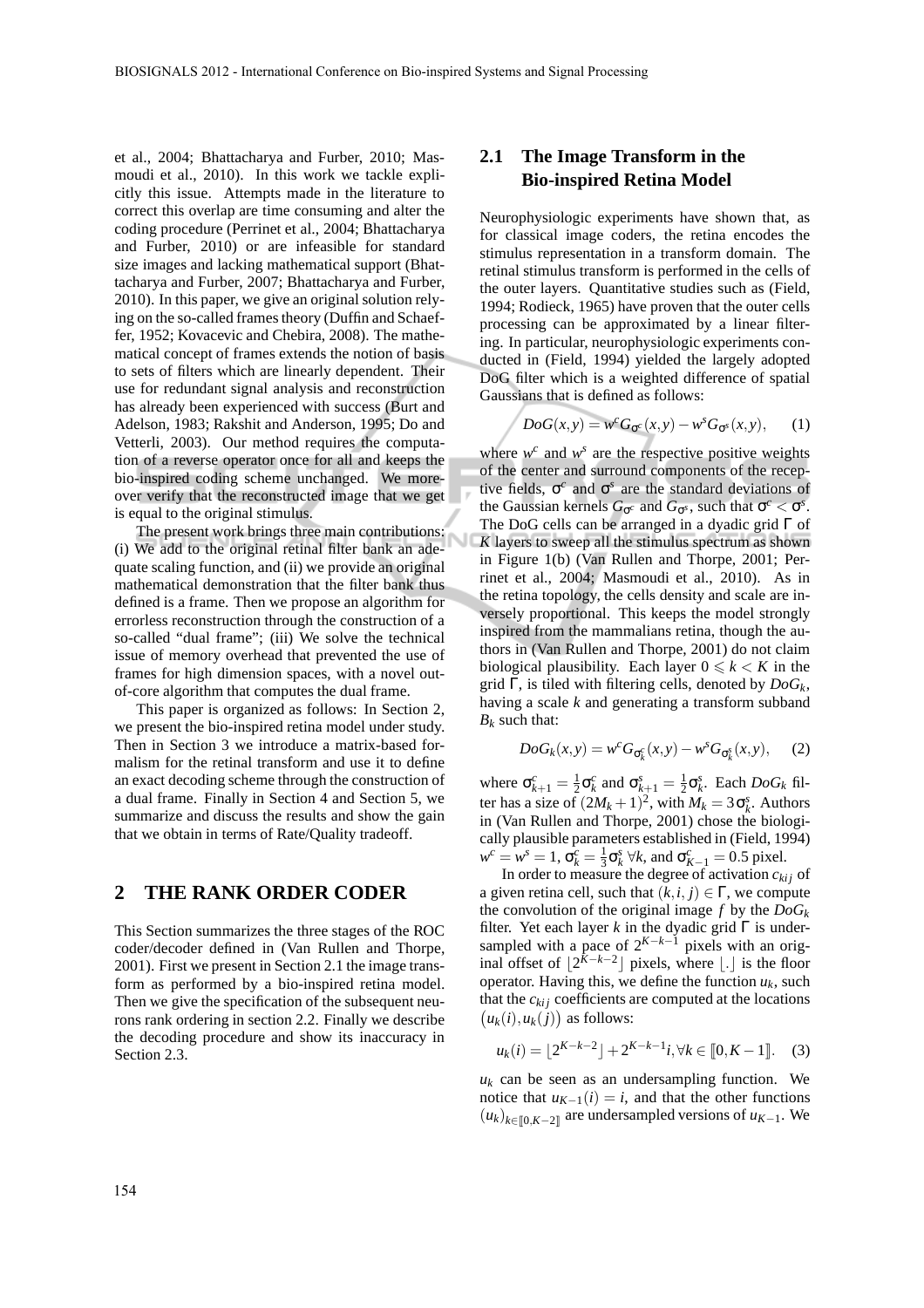also define  $N_k = \left( \frac{N - \lfloor N - 2^{K-k-2} \rfloor}{2^{K-k-1}} \right)$  $\left[\frac{N-2^{K-k-2}}{2^{K-k-1}}\right]$ , such that  $N_k^2$  is the number of cells in  $B_k$ , the  $k^{th}$  layer of  $\Gamma$ . We also notice here that  $N_{K-1} = N$ . Having these definitions,  $c_{kij}$ is then computed as follows:

$$
c_{kij} = \sum_{x=u_k(i)+M_k, y=u_k(j)+M_k}^{x=u_k(i)+M_k, y=u_k(j)+M_k} DoG_k(u_k(i)-x, u_k(j)-y) f(x, y). \tag{4}
$$



Figure 1: 1(a):*cameraman*. The image *f* size is 257*x*257 pixels. 1(b): Example of a dyadic grid of DoG's used for the image analysis (from (Van Rullen and Thorpe, 2001)). 1(c): The transform result *c* with the different generated subbands  $B_k$  (here shown in a logarithmic scale).

This transform generates a vector *c* of  $(\frac{4}{3}N^2 - 1)$ coefficients  $c_{kij}$  for an  $N^2$ -sized image (if N is a power of 2). This architecture is similar to a Laplacian pyramid (Burt and Adelson, 1983). An example of such a transform performed on the *cameraman* test image is shown in Figure 1.

#### **2.2 The Generation of the ROC**

Thorpe et al (Thorpe, 1990; Thorpe et al., 1996) proposed that the order in which spikes are emitted encodes the stimulus. This yielded the ROC which relies on the following simplifying assumptions:

- i) From stimulus onset, only the first spike emitted is considered.
- ii) The time to fire of each cell is proportional to its degree of excitation.
- iii) Only the order of firing of the neurons encodes the stimulus.

The neurons responses  $(c_{kij})_{kij ∈ Γ}$  (cf. Equation (4)) are then sorted in the decreasing order of their amplitude |*cki j*|.

The final output of this stage, the ROC, is the sorted list of *N<sub>s</sub>* couples  $(p, c_p)$  such that  $|c_p| \geq |c_{p+1}|$ , with *p* being the index  $p(k, i, j) = k.N_k^2 + i.N_k + j$  and  $N_k^2$  the number of cells in the subband  $B_k$ . Such a code gives a biologically plausible interpretation to the rapidity of the visual stimuli processing in the human visual system. Indeed, it seems that most of the processing is based on feed-forward mechanism before any feedback occurs (Thorpe et al., 1996). The generated series  $(p, c_p)_{0 \leq p < N_s}$  is the only data transmitted to the decoder. Note that in some implementations as (Van Rullen and Thorpe, 2001; Perrinet et al., 2004), the exact values of the coefficients  $c_p$  are omitted and recovered through a look-up-table (but this is out of the scope of this paper).

### **2.3 Decoding Procedure of the ROC**

We consider the set of the first  $N_s$  generated spikes forming the ROC of a given image  $f$ . The estimation  $\tilde{f}_{N_s}$  of the original input  $f$  is defined (Van Rullen and Thorpe, 2001) by:

$$
\tilde{f}_{N_s}(x, y) = \sum_{p(k,i,j)=0}^{N_s - 1} c_p DoG_k(u_k(i) - x, u_k(j) - y).
$$
\n(5)

Equation (5) gives a progressive reconstruction depending on *N<sup>s</sup>* . Indeed, one can restrict the code to the most valuable coefficients  $c_p$ , i.e the most activated neurons of the retina. This feature makes the coder be scalable (Masmoudi et al., 2010).

An example of such a reconstruction is given in Figure 2, with all the retina cells taken into account. Figure 2 also shows that the retina model decoding procedure, though giving a good approximation of the stimulus, is still inaccurate. In this example, reconstruction quality is evaluated to 27 dB of PSNR.

# **3 INVERTING THE RETINA MODEL**

In this section, we define an original and exact image reconstruction algorithm starting from the ROC. First, we introduce in Section 3.1 a low-pass scaling function in the analyzing filter bank. This modification will be shown to be necessary for the transform invertibility. Then, in Section 3.2, we give a matrixbased formalism for the transform and we use it to prove that our filter bank is a frame in Section 3.3. Finally, in Section 3.4, we show the exact reconstruction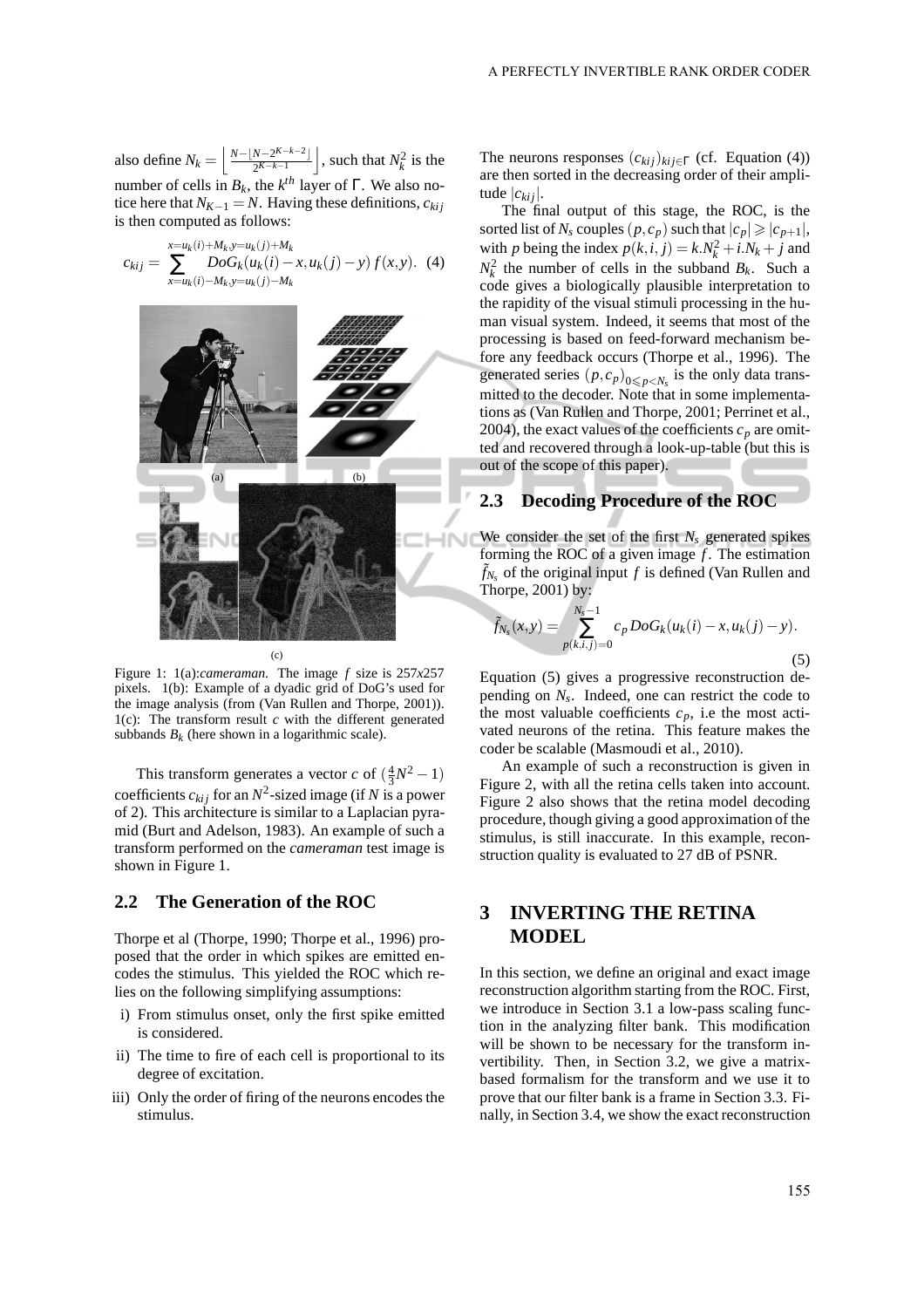

Figure 2: Result of the decoding procedure with the original approach using the totality of the retina cells. 2(a): The reconstructed image  $\tilde{f}_{N_s}$ . The PSNR quality measure of  $\tilde{f}_{N_s}$ yields 27 dB. 2(b): The error image shown in a logarithmic scale: high frequencies are the ones that are the most affected by this approach.

results using the dual frame and introduce an out-ofcore algorithm to construct it.

## **3.1 Introduction of a Low-pass Scaling Function**

**CHN** SCIENCE *A*ND TEC We introduce a low-pass scaling function in the filter bank used for image analysis. This modification does not alter the ROC coder architecture and has both a mathematical and a biological justification.

Indeed, the Fourier transform of a Gaussian is another Gaussian, so that  $\mathscr{F}(DoG_k)$  is a difference of Gaussians. Therefore, with  $w^c = w^s = 1$  (cf. Equation  $(2)$ ), we have:

$$
\mathscr{F}(DoG_k) = 2\pi (\sigma_k^c)^2 G_{(\sigma_k^c)^{-1}} - 2\pi (\sigma_k^s)^2 G_{(\sigma_k^s)^{-1}}.
$$
 (6)

We can easily verify that for the central Fourier coefficient of each *DoG<sup>k</sup>* filter we have:

$$
\mathscr{F}(DoG_k)\big(u_0(0),u_0(0)\big) = 0, \forall k,\tag{7}
$$

and that for the other coefficients we have:

$$
\mathscr{F}(DoG_k)(i,j) > 0, \forall (i,j) \neq (u_0(0), u_0(0)). \quad (8)
$$

This assertion is also verified on Figure 3(b). In order to cover up the centre of the spectrum, we propose to replace the  $DoG_0$  filter, with no change in the notation, by a Gaussian low-pass scaling function consisting in its central component, such that:

$$
DoG_0(x,y) = w^c G_{\sigma_0^c}(x,y). \tag{9}
$$

Figures 3(a) and 3(b) show the spectrum partitioning with the different  $DoG_k$  filters ( $k \ge 1$ , in blue) and the spectrum of the new scaling function *DoG*<sup>0</sup> (in red dashed line) which covers low frequencies. With no scaling function, all constant images would be mapped into the null image 0 and this would make the transform be non-invertible. Here we overcome this



Figure 3: 3(a): Spectrum of the DoG filters. The abscissa represents the frequencies.The ordinate axis represents the different *DoG<sup>k</sup>* filters gain in dB. 3(b): Half of the spectrum in 3(a) with the abscissa having a logarithmic step. The scaling function *DoG*<sup>0</sup> is plotted in red dashed line.

problem as the central Fourier coefficient of *DoG*<sup>0</sup> verifies:

$$
\mathscr{F}(DoG_0)\big(u_0(0),u_0(0)\big) > 0. \tag{10}
$$

The scaling function introduction is further justified by the actual retina behavior. Indeed, the surround component *G*<sup>σ</sup> *s k* in Equation (2) appears progressively across time driving the filter passband from low frequencies to higher ones. So that, the Gaussian scaling function *DoG*<sup>0</sup> represents the very early state of the retina cells.

In order to define an inverse for the new transform, we demonstrate in the following that the set of DoG filters augmented with the  $DoG_0$  scaling function is a "frame". So that, we will define the adequate notations in Section 3.2 and give the proofs in Section 3.3.

#### **3.2 Matrix Notations for ROC**

Unlike the implementations in (Van Rullen and Thorpe, 2001; Perrinet et al., 2004; Masmoudi et al., 2010), we use a matrix  $\Phi$  to compute the image transform through the modelled retina. The lines of Φ are the different analyzing *DoG<sup>k</sup>* filters. This yields an "undersampled Toeplitz-bloc" sparse matrix (see Figure 4(a)). Such an implementation allows fast computation of the multi-scale retinal transform through sparse matrix specific algorithms (Golub and Van Loan, 1996). This will in addition help us construct the dual frame of Φ. The DoG transform is outlined in the following equation:

$$
c = \Phi f. \tag{11}
$$

Interestingly, the straightforward synthesis as defined in (5) amounts to the multiplication of the vector output by Φ<sup>∗</sup> the Hermitian transpose of Φ (see Figure 4(b)). The reconstruction procedure is then outlined in the following equation:

$$
\tilde{f}_{N_s} = \Phi^* c. \tag{12}
$$

Though small, the synthesis yields an error that limits the ability of the model to be used as a codec.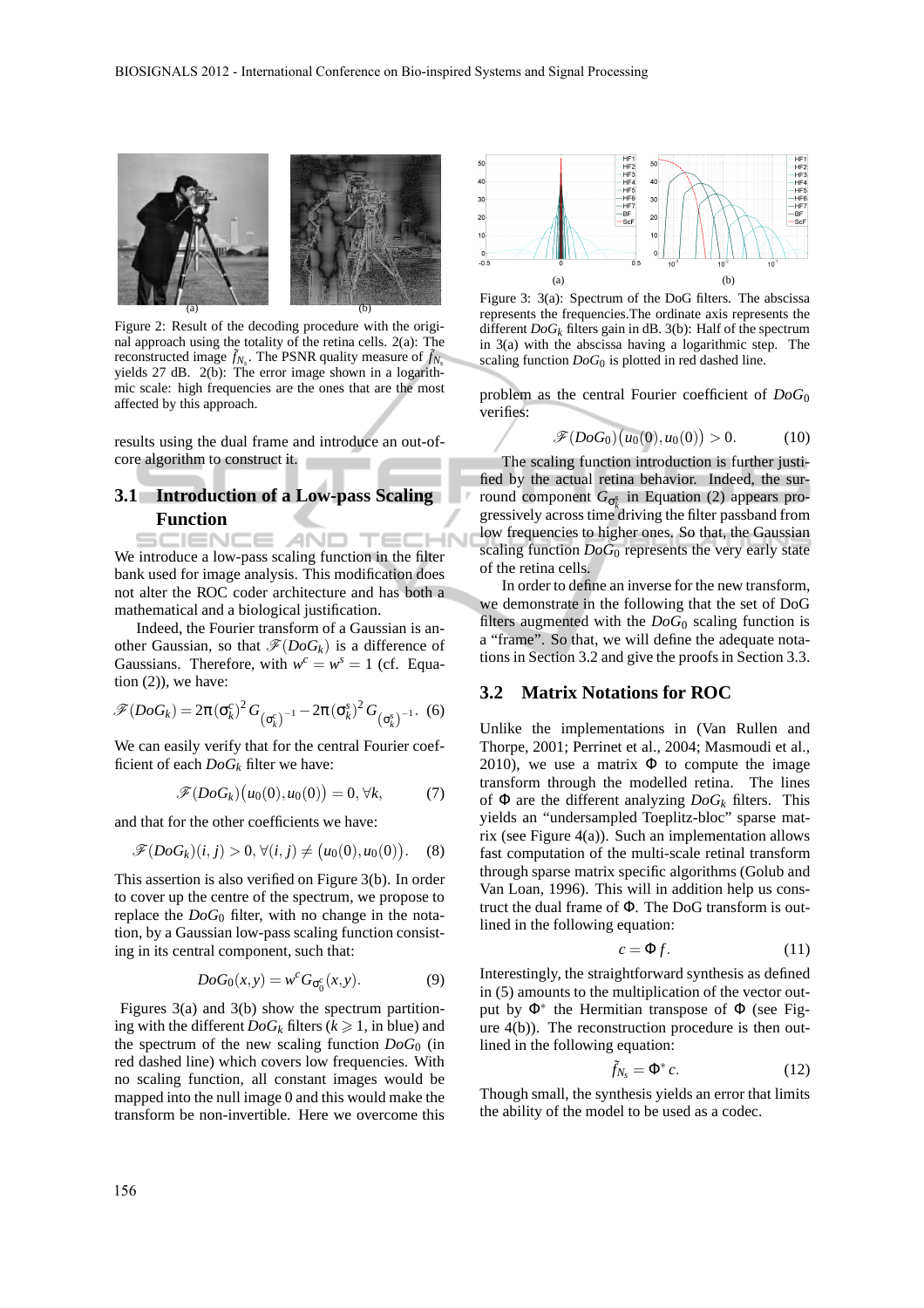

Figure 4: Template of the DoG analysis and synthesis matrices ( $\Phi$  and  $\Phi^*$ ). In this paper,  $\Phi$  and  $\Phi^*$  are represented as matrices where blue dots correspond to non-zero elements. Note here that  $\Phi$  and  $\Phi^*$  are highly sparse matrices.

## **3.3 The DoG Transform is a Frame Operator**

Our aim is to prove that the bio-inspired retina image transform presented amounts to a projection of the input image *f* onto a frame of a vector space. The frame is a generalization of the idea of a basis to sets which may be linearly dependent (Duffin and Schaeffer, 1952; Kovacevic and Chebira, 2008). These frames allow a redundant signal representation which, for instance, can be employed for coding with error resilience. By proving the frame nature of this transform, we will be able to achieve an exact reverse transform through the construction of a dual frame.

A set of vectors is a frame if it verifies the socalled "frame condition" (Duffin and Schaeffer, 1952; Kovacevic and Chebira, 2008) which states that  $\exists \beta \geqslant$  $\alpha > 0$  such that :

$$
\alpha \|f\|^2 \leqslant \sum_{kij \in \Gamma} \left(c_{kij}\right)^2 \leqslant \beta \|f\|^2, \,\forall f. \tag{13}
$$

**Positioning with Respect to the State of the Art.** Pyramid architectures are very common in signal processing and involve a wide range of filters (Van Rullen and Thorpe, 2001; Do and Vetterli, 2003; Rakshit and Anderson, 1995). Some works in the literature made the connection between the pyramidal architecture and frames. For example, in (Rakshit and Anderson, 1995) the authors proved experimentally that the classical Laplacian pyramid is a frame. However, in our case, we prove that the pyramid introduced in (Van Rullen and Thorpe, 2001) -which is not Laplacian- is a frame. We showed this mathematically through an original demonstration. Also, in (Do and Vetterli, 2003) the authors proposed the design of a set of orthogonal vectors inspired from the Laplacian pyramid to conceive a new orthogonal and tight  $(\alpha = \beta \text{ cf. Eq. (13)})$  frame. The filter bank defined from (Van Rullen and Thorpe, 2001) form a frame that is neither orthogonal nor tight.

**Upper Bounding.** Let us prove the upper bounding in Equation (13). We have:

$$
\sum_{kij \in \Gamma} (c_{kij})^2 = \sum_{k=0}^{K-1} ||B_k||^2, \tag{14}
$$

where  $B_k$  is the subband of scale  $k$  generated by the image transform with:

$$
B_k(i,j) = \sum_{x=u_k(i)-M_k, y=u_k(j)-M_k}^{x=u_k(i)+M_k, y=u_k(j)+M_k} DoG_k(u_k(i)-x, u_k(j)-y) f(x,y).
$$

If we denote by  $U_k$  the undersampling operator corresponding to the function  $u_k$  (cf. Equation (3)), we can write the following:

$$
B_k = U_k (DoG_k * f). \tag{15}
$$

Then, we have the following obvious inequalities:

$$
||B_k|| = ||U_k(DoG_k*f)|| \le ||U_k(|DoG_k]*|f||||
$$
  

$$
\le ||DoG_k]*|f||
$$
  

$$
\le ||DoG_k|| ||f||.
$$

Then, we get back to (14) and infer the following bounding:

$$
\sum_{kij \in \Gamma} (c_{kij})^2 = \sum_{k=0}^{K-1} ||B_k||^2 \leqslant \left(\sum_{k=0}^{K-1} ||DoG_k||^2\right) ||f||^2
$$
  
=  $\beta ||f||^2$ . (16)

**Lower Bounding.** Now, let us demonstrate the lower bounding in Equation (13). We start from the fact that:

$$
\sum_{k=0}^{K-1} \|B_k\|^2 \ge \|B_{K-1}\|^2 + \|B_0\|^2, \tag{17}
$$

which amounts to write the following inequalities:

$$
\sum_{kij \in \Gamma} (c_{kij})^2
$$
\n
$$
= \sum_{k=0}^{K-1} ||B_k||^2
$$
\n
$$
\geq ||DoG_{K-1} * f||^2
$$
\n
$$
+ ||(DoG_0 * f) (u_0(0), u_0(0))||^2
$$
\n
$$
= ||\mathcal{F}(DoG_{K-1}) \mathcal{F}(f)||^2
$$
\n
$$
+ ||(\mathcal{F}(DoG_0) \mathcal{F}(f)) (u_0(0), u_0(0))||^2
$$
\n
$$
= \sum_{i,j=0}^{N-1} (\mathcal{F}(DoG_{K-1})(i,j) \mathcal{F}(f)(i,j))^2
$$
\n
$$
+ ||\mathcal{F}(DoG_0) (u_0(0), u_0(0)) \mathcal{F}(f) (u_0(0), u_0(0))||^2,
$$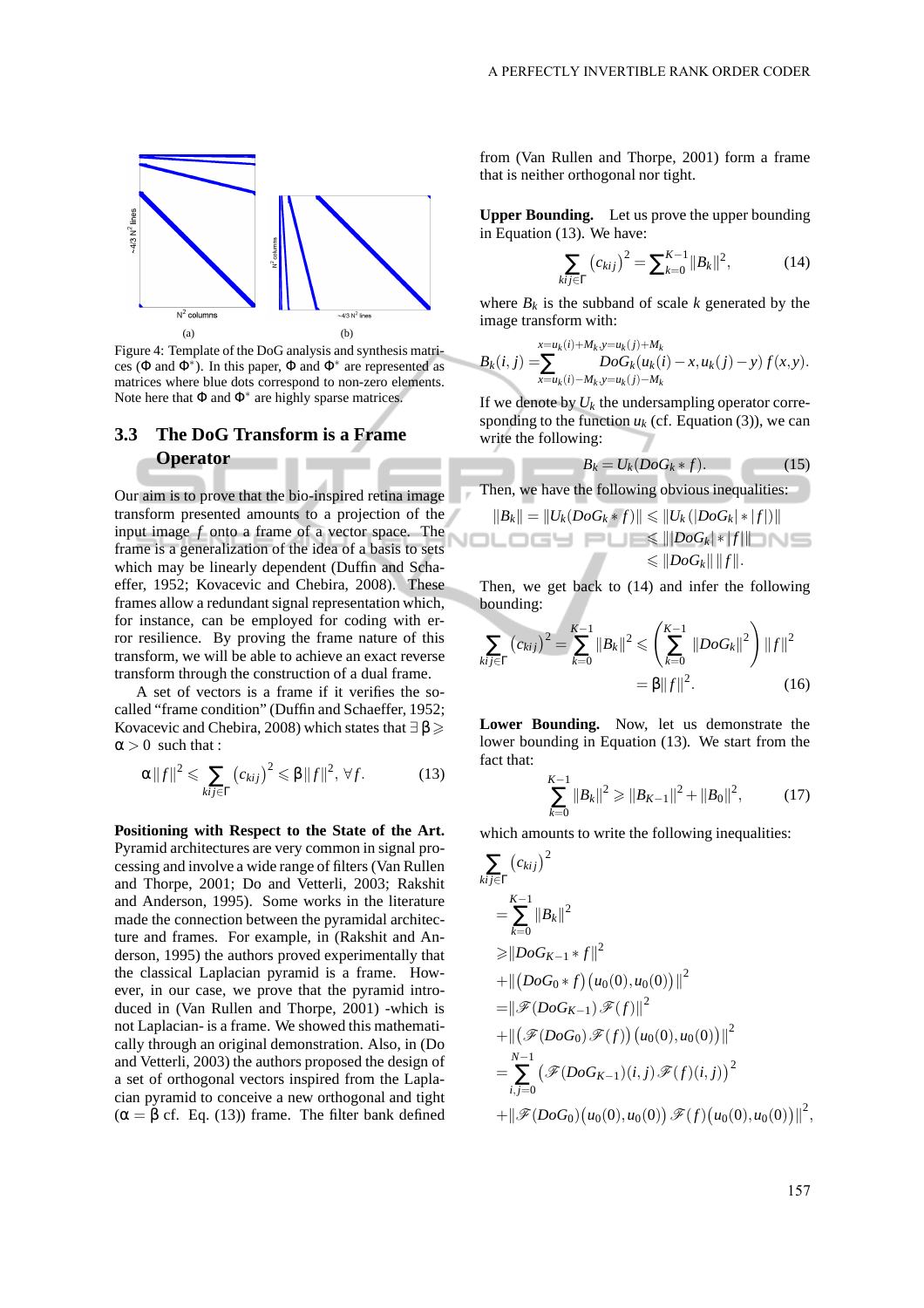where  $\mathscr F$  designates the discrete Fourier trans- $(u_0(0), u_0(0))$  and that  $\mathscr{F}(DoG_{K-1})(u_0(0), u_0(0)) =$ form. We know that  $\mathscr{F}(DoG_{K-1})(i, j) > 0$ ,  $\forall (i, j) \neq$ 0. We also have  $\mathscr{F}(DoG_0)(u_0(0), u_0(0)) > 0$  (cf. Section 2.1). So, if we define a set  $S_{K-1}$  by  $S_{K-1}$  $\llbracket 0, N-1 \rrbracket^2 \setminus (u_0(0), u_0(0))$  and  $\alpha$  by:

$$
\alpha = min\left\{\mathcal{F}(DoG_0)^2(u_0(0), u_0(0)),\right.\newline\left\{\mathcal{F}(DoG_{K-1})^2(i,j), (i,j) \in S_{K-1}\right\}\right\} > 0,
$$

then we get the following:

$$
\sum_{i,j=0}^{N-1} (\mathscr{F}(DoG_{K-1})(i,j) \mathscr{F}(f)(i,j))^{2}
$$
  
+  $||\mathscr{F}(DoG_{0})(u_{0}(0), u_{0}(0)) \mathscr{F}(f)(u_{0}(0), u_{0}(0))||^{2}$   
=  $\sum_{i,j \in S_{K-1}} (\mathscr{F}(DoG_{K-1})(i,j) \mathscr{F}(f)(i,j))^{2}$   
+  $||\mathscr{F}(DoG_{0})(u_{0}(0), u_{0}(0)) \mathscr{F}(f)(u_{0}(0), u_{0}(0))||^{2}$   
 $\geq \alpha \sum_{i,j \in [0,N-1]^{2}} (\mathscr{F}(f)(i,j))^{2}$   
=  $\alpha ||f||^{2}$ ,

and Finally,  $\sum_{kij \in \Gamma} (c_{kij})^2 \ge \alpha ||f||^2$ . Thus, the set of DoG filters satisfies the frame condition (13).

## **3.4 Synthesis using the Dual DoG Frame**

We introduce in this section a correction means for the reconstruction error in the retina model presented through the frame theory.

The straightforward analysis/synthesis procedure can be outlined in the relation between the input image and the reconstruction estimate:

$$
\tilde{f}_{N_s} = \Phi^* \Phi f. \tag{18}
$$

As we already demonstrated that the DoG transform is a frame,  $\Phi^*\Phi$  is said to be the frame operator. To have an exact reconstruction of  $f$ , one must construct the dual DoG vectors. A preliminary step is to compute  $(\Phi^*\Phi)^{-1}$ , the inverse frame operator. We then get a corrected reconstruction  $f_{N_s}^*$ , defined by:  $f_{N_s}^* = (\Phi^* \Phi)^{-1} \tilde{f}_{N_s}$ . If  $N_s$  is the total number of the retina model cells, we have:

$$
f^*_{N_s} = (\Phi^* \Phi)^{-1} \tilde{f}_{N_s}
$$
  
\n
$$
= (\Phi^* \Phi)^{-1} \Phi^* c
$$
  
\n
$$
= (\Phi^* \Phi)^{-1} \Phi^* \Phi f
$$
  
\n
$$
f^*_{N_s} = f.
$$
 (19)

As made clear through Equation (19), the dual vectors are the lines of  $(\Phi^*\Phi)^{-1}\Phi^*$ . Besides,  $(\Phi^*\Phi)$  is a square, definite positive invertible matrix (Kovacevic and Chebira, 2008). This is a crucial issue as it ensures the exactness of the reverse frame operator.

We compute the reverse frame operator  $(\Phi^*\Phi)^{-1}$ and get the results shown in Figure 5. The reconstruction obtained by the means of the dual frame operator is accurate and requires only a simple matrix multiplication. In this example, reconstruction quality is evaluated to 295 dB of PSNR.



Figure 5: Result of the decoding procedure with the dual DoG frame using the totality of the retina cells. 5(a): The reconstructed image  $f_{N_s}^*$ . The PSNR quality measure of  $f_{N_s}^*$  yields 295 dB. 5(b): The error image in logarithmic scale. This shows that the reconstruction using the dual frame is very precise.

Dual vectors resemble the DoG analyzing filters. This is obvious as the straightforward image reconstruction  $\tilde{f}_{N_s}$  is already close to  $f$ , which means that Φ∗Φ is close to identity. However, the dual filters lose the symmetry property of the primal ones. An example of dual vectors constructed as the rows of  $(\Phi^*\Phi)^{-1}\Phi^*$  is shown in Figure 3.4. Figure 3.4 shows also that the exact reconstruction of  $f$  is obtained by a slight relaxation in the symmetry constraint of the DoG filters.

#### **3.4.1 The Recursive Out-of-core Blockwise Inversion Algorithm**

Though the mathematical fundamentals underlying this work are simple, the implementation of such a process is a hard problem. In spite of the sparsity of  $\Phi$  and  $\Phi^*$ , the frame operator  $\Phi^*\Phi$  is an  $N^4$ -sized dense matrix for an  $N^2$ -sized image f. For instance, if  $N = 257$ ,  $\Phi^* \Phi$  holds in 16 Gbytes, and 258 Gbytes if *N* = 513. As noticed in (Do & Vetterli 2003): *A key observation is that one should use the dual frame operator for the reconstruction. While this seems a somewhat trivial observation, it has not been used in practice, probably because the usual reconstruction, while suboptimal, is very simple.* Indeed due to its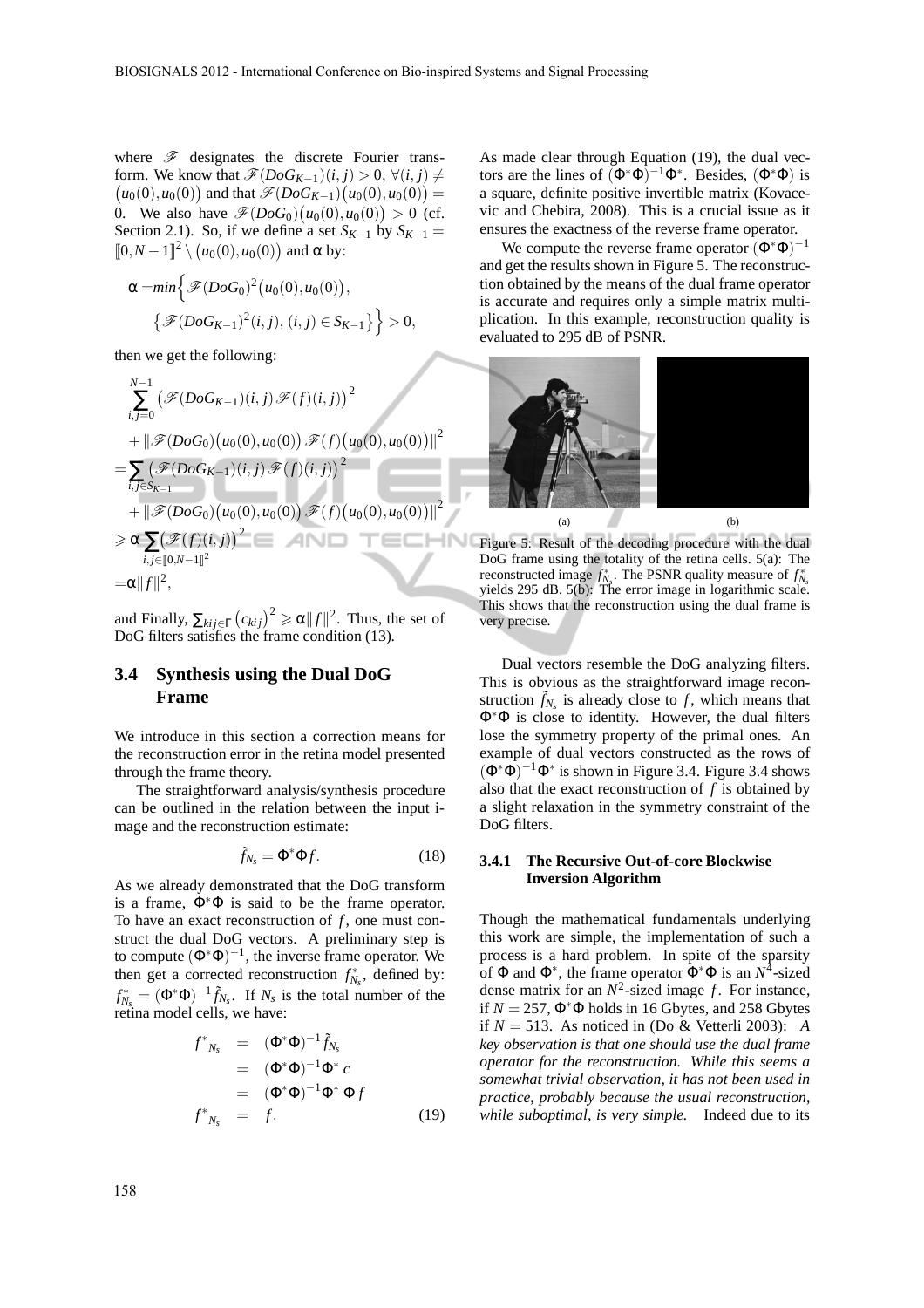

Figure 6:  $6(a)$ -  $6(c)$ : Comparison between the DoG filters (in blue line) and their duals (in red dashed line). 6(b)- 6(d): Same as previous with the highest value of each filter normalized to 1. Though close in shape to the DoG filters, the dual DoG filters are asymmetric.

technical difficulty, there is no solution in the literature that computes explicitly the dual of a frame in a general case like ours. In our work, we tackled this technical issue and resolved it with success by designing an original "out-of-core" inversion algorithm.

The frame operator  $\Phi^*\Phi$  is constructed bloc by bloc, and each bloc is stored separately on disk. The inversion is then performed using a recursive algorithm that relies on the blockwise matrix inversion formula that follows:

$$
\begin{pmatrix}\nA & B \\
C & D\n\end{pmatrix}^{-1} = \begin{pmatrix}\nA^{-1} + A^{-1} B Q^{-1} C A^{-1} & -A^{-1} B Q^{-1} \\
-Q^{-1} C A^{-1} & Q^{-1}\n\end{pmatrix},
$$
\n(20)

where  $O$  is the Schur complement of A, such that:

$$
Q = D - CA^{-1}B.
$$

Thus, inverting a matrix amounts to the inversion of two matrices, *A* and *D* (cf. Equation (20)), that are 4 times smaller. The inversion consists then in subdividing the problem by a factor 4 at each recursion level until we reach a single bloc problem. Thereby, we invert the single bloc remaining matrix using a classical Gauss-Jordan elimination procedure. Obviously, this algorithm requires out-of-core blockwise matrix routines for multiplication, subtraction and addition, that we implemented in a "multi-threaded" fashion to accelerate the computation.

**Advantages of our Approach.** (Φ∗Φ) is a square, definite positive, and invertible matrix (Kovacevic and Chebira, 2008). Thus  $(\Phi^*\Phi)^{-1}$  exists and obviously the exact reverse transform of Φ too. Another advantage of our method is that  $(\Phi^*\Phi)$  is well conditioned, with a conditioning number estimated to around 16, so that its inversion is stable. This is a crucial issue as previous work aimed at conceiving the DoG reverse transform tried to invert the original filter bank with no scaling function *DoG*<sup>0</sup> (Bhattacharya and Furber, 2007; Bhattacharya and Furber, 2010). This is obviously mathematically incorrect as the filter bank thus defined is not a frame and thus its pseudo inverse  $(\Phi^*\Phi)^{-1}\Phi^*$  does not exist. The solution proposed by the authors of (Bhattacharya and Furber, 2007; Bhattacharya and Furber, 2010) gives only a least squares solution to an ill-conditioned problem. Our method instead is stable. Besides through the out-of-core algorithm that we designed we can invert  $(\Phi^*\Phi)$  even for large images whereas authors in (Bhattacharya and Furber, 2007; Bhattacharya and Furber, 2010) are restricted to a maximum size of  $32 \times 32$ . Indeed, we were able to reconstruct  $257 \times 257$  and  $513 \times 513$  images through our new approach.

The exactness of our decoding schema is confirmed when applied on several classical test images. For example *cameraman* reconstruction quality increases from 27 dB with the classical decoder to 296 dB with ours (see Figure 7). The same test on *Lena* leads to an increase from 31 to 300 dB of PSNR (see Figure 8). Numerically, the only limitation comes from the machine precision which is finite. Given this fact, and with a 64-bit machine precision, a value of PSNR that is greater than 290 dB means that the reconstruction is numerically exact. We also confirm these results by using quality metrics that are more consistent than PSNR with the human eye perception. Here we show the mean structural similarity measure (SSIM) (Wang et al., 2004) (an index between 0 and 1) which also confirms the precision of our new decoder with an increase in quality from 0.9 to 1 when all the retina cells have fired (Figures 7 and 8 captions).

Furthermore, correcting the reconstruction errors using the adequate dual frame does not alter the coding procedure. Indeed, methods introduced in (Perrinet et al., 2004; Bhattacharya and Furber, 2010) are based on the matching pursuit (MP) algorithm. MP is time consuming and depends on the order in which the "match and update" mechanism is performed. Our method keeps the coding procedure straightforward, multi-threadable and order-independent.

Besides, the results presented here are also beneficial to the image coders that we previously designed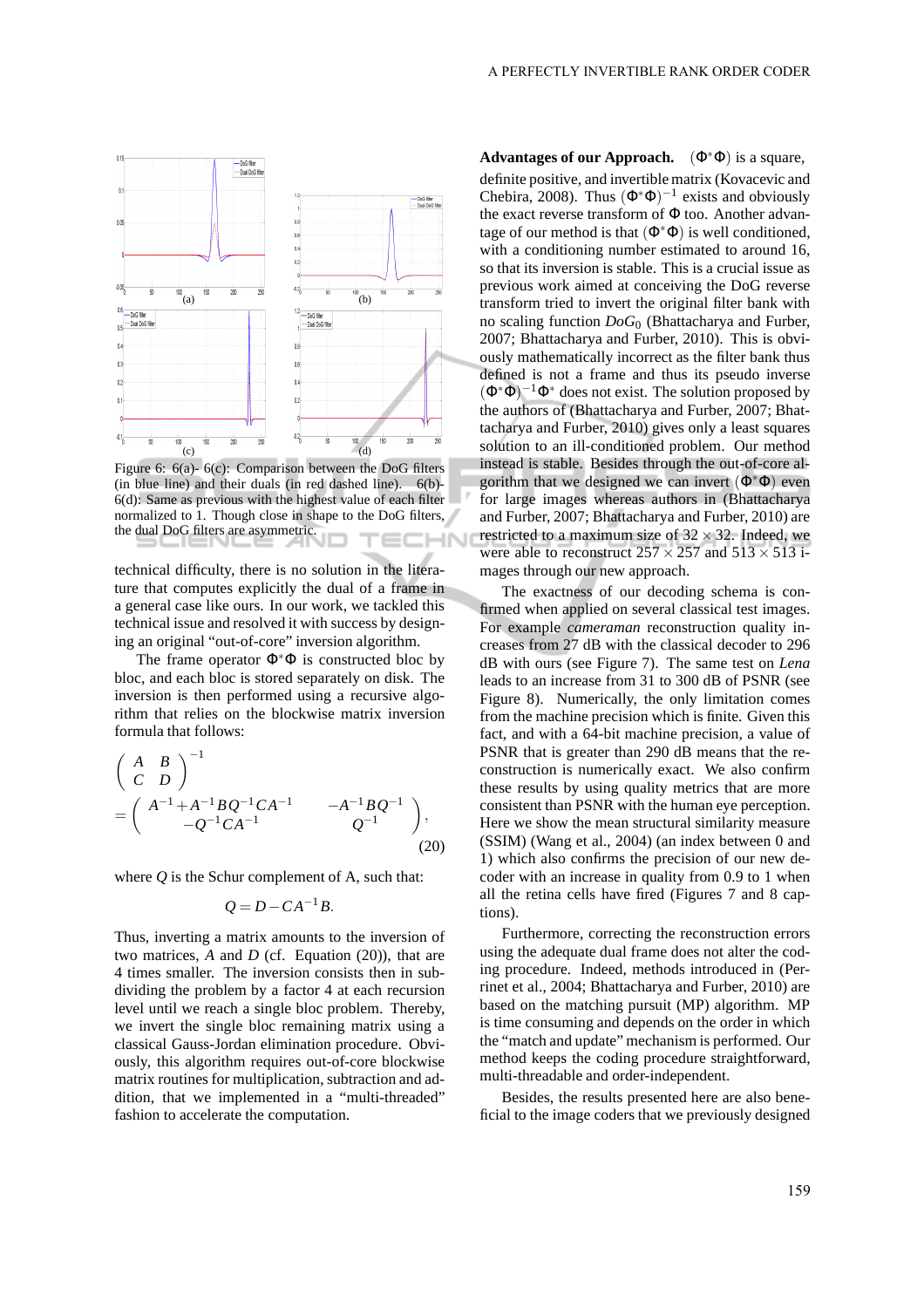

Figure 7: Reconstruction of the cameraman image *f* using different percentages of significant coefficients. To get this reconstruction coefficients are set to 0 if under a descending threshold. The left column shows the progressive  $\tilde{f}_{N_s}$  synthesis. The right column shows  $f_{N_s}^*$ . PSNR for the left/right image is from top to bottom: (19.2 dB/19.5 dB), (20.4 dB/20.8 dB), (24.08 dB/25 dB), (25.8 dB /27.5 dB), and (27.9 dB/296 dB). The mean SSIM for the upper/lower image is from top to bottom: (0.49 /0.57), (0.56 /0.61), (0.72 /0.76), (0.77 /0.81), and (0.91 /1).

Figure 8: Reconstruction of the Lena image *f* using different percentages of significant coefficients. To get this reconstruction coefficients are set to 0 if under a descending threshold. The left column shows the progressive  $\tilde{f}_{N_s}$  synthesis. The right column shows  $f_{N_s}^*$ . PSNR for the left/right image is from top to bottom:  $(20.06 \text{ dB}/20.17 \text{ dB})$ ,  $(21.73 \text{ dB})$ dB/21.83 dB), (25.93 dB/26.65 dB), (27.97 dB /28.84 dB), and (31.23 dB/299.60 dB). The mean SSIM for the upper/lower image is from top to bottom: (0.38 /0.38), (0.46  $(0.46)$ ,  $(0.69 \, \text{/} 0.72)$ ,  $(0.77 \, \text{/} 0.81)$ , and  $(0.90 \, \text{/} 1)$ .

and that are based on this same retina model (Masmoudi et al., 2010; Masmoudi et al., 2011).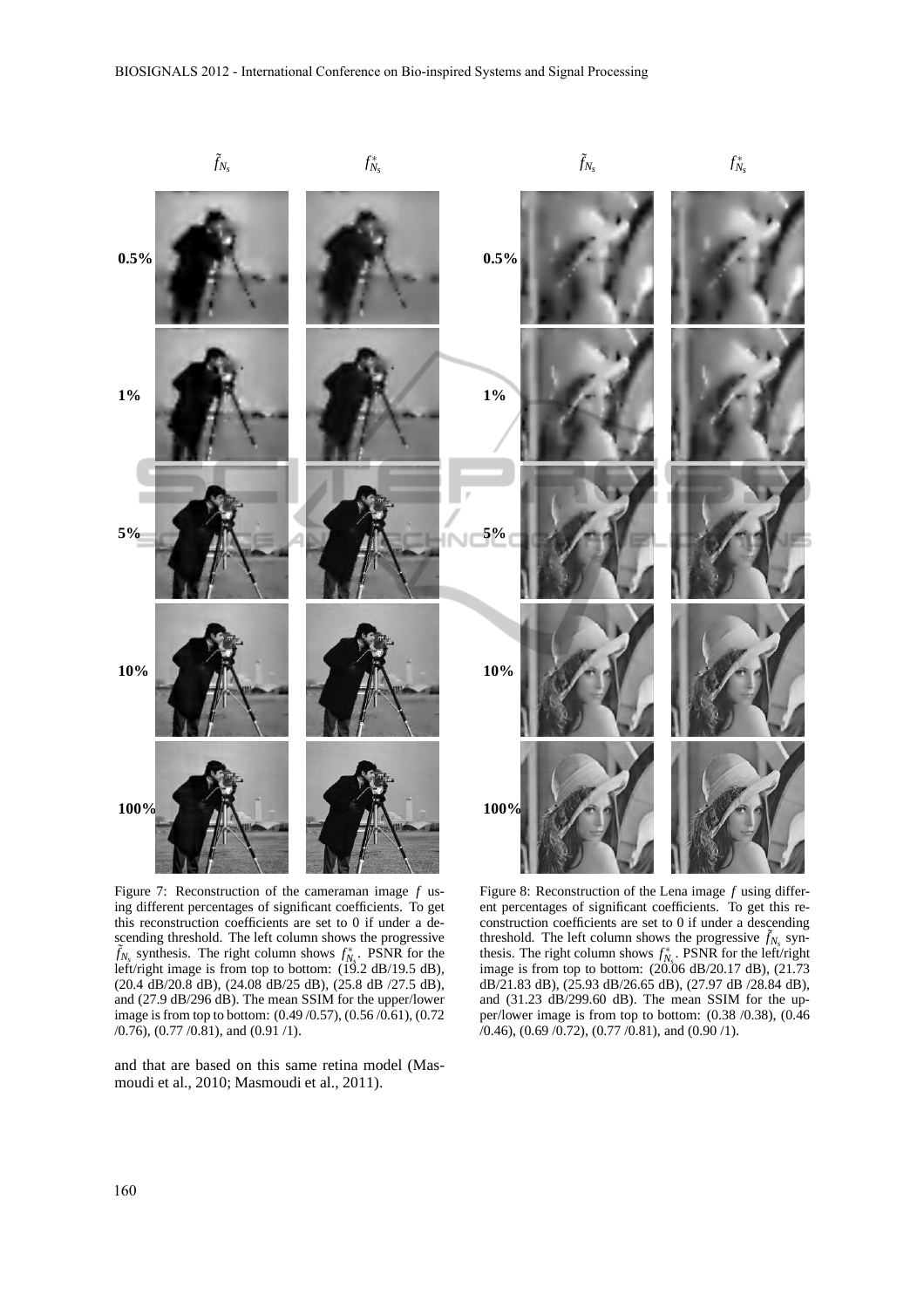### **4 RESULTS**

We experiment our new decoder in the context of scalable image decoding. We reconstruct the test image using an increasing number  $N_s$  of significant coefficients (cf. Equation (5)). We then compare the results when using the original DoG filters in  $\Phi$  and their dual DoG filters in  $(\Phi^*\Phi)^{-1}\Phi^*$  for the decoding procedure.

Figures 7 and 8 show two example results obtained for *cameraman* and *Lena*. In both figures the left column shows the progressive straightforward reconstruction  $\tilde{f}_{N_s}$  and the right column shows the corrected progressive reconstruction  $f_{N_s}^*$  using the dual frame.

Qualitatively speaking, the high frequencies which were the most altered by the straightforward synthesis are now well rendered. This is obvious even for low rates and we can verify it in the camera contours (Figure 7) or in *Lena* hair details (Figure 8). This is an important issue as contours and salient points are the most important features used for categorization tasks. Bearing in mind that the retina model under study was first designed for fast categorization, our results become crucial.

Quantitatively speaking, the gain in PSNR is significant for low rates (around 0.2 dB for both cases) and very high when we consider the totality of the retina cells in the reconstruction (over 260 dB for both cases). Figure 9 compares the Rate/quality curves of the two methods and shows the high improvement we obtain. Here the rate is implicitly related to the number of neurons taken into account for the image reconstruction. In all the curves shown the abscissa represents the percentage of the highest responses used for the reconstruction and he ordinate represents the reconstruction quality in terms of PSNR. This figure shows that the PSNR gain grows exponentially with the number of neurons taken into account for the reconstruction. This means that the dual frame correction, though already significant for low rates, becomes extremely important for high rates.

### **5 DISCUSSION**

We proposed in this work an original exact decoding procedure for the classical rank order coder defined in (Van Rullen and Thorpe, 2001). The authors has then designed a bio-inspired retina model for the image transform and reconstruction. Our contribution encompasses a theoretical and a technical aspect.

Regarding the theoretical aspect, (i) we proved that the bio-inspired transform used to model the



Figure 9: PSNR quality of the reconstruction using the DoG filters (Van Rullen and Thorpe, 2001) (in blue solid line) and the dual DoG filters (in red dashed line). Results for *cameraman* are shown in the first line and results for *Lena* are shown in the second line. The abscissa represents the percentage of the highest responses used for the reconstruction. The ordinate represents the reconstruction quality in terms of PSNR. 9(a)- 9(c): Results shown for percentages between 0% and 100%. 9(b)- 9(d): Results shown for percentages between 0% and 10%.

retina in (Van Rullen & Thorpe 2001) is noninvertible as it is, and (ii) we gave an original mathematical proof that this transform if augmented with an adequate scaling function is a frame. We also showed that the scaling function besides its mathematical justification has a biological one. We then defined the corresponding dual frame that is necessary for the exact image reconstruction.

Regarding the technical aspect, we overcame the problem of memory overhead encountered while computing this dual frame. Up to our knowledge, no work in the literature concerned with high dimensionality frame inversion tackled explicitly this problem (Rakshit and Anderson, 1995; Do and Vetterli, 2003). Indeed usual reconstruction algorithms avoid such a calculation by using inaccurate, though very simple, methods. Thus we designed an original recursive out-of-core blockwise algorithm. Our algorithm is general and could be used in a variety of applications requiring a high dimension matrix inversion.

Furthermore, the method presented in this paper does not alter the coding procedure and keeps it straightforward unlike the stimulus-dependent MP methods in (Perrinet et al., 2004; Bhattacharya and Furber, 2010). In fact, MP-like algorithms require the computation of a specific reconstruction filter bank for each specific image. On the contrary, in our case the dual vectors used for the reconstruction (i) are computed once for all and (ii) are the same for all images. This keeps the decoding procedure committed to the rank order coding philosophy. Yet, the rank or